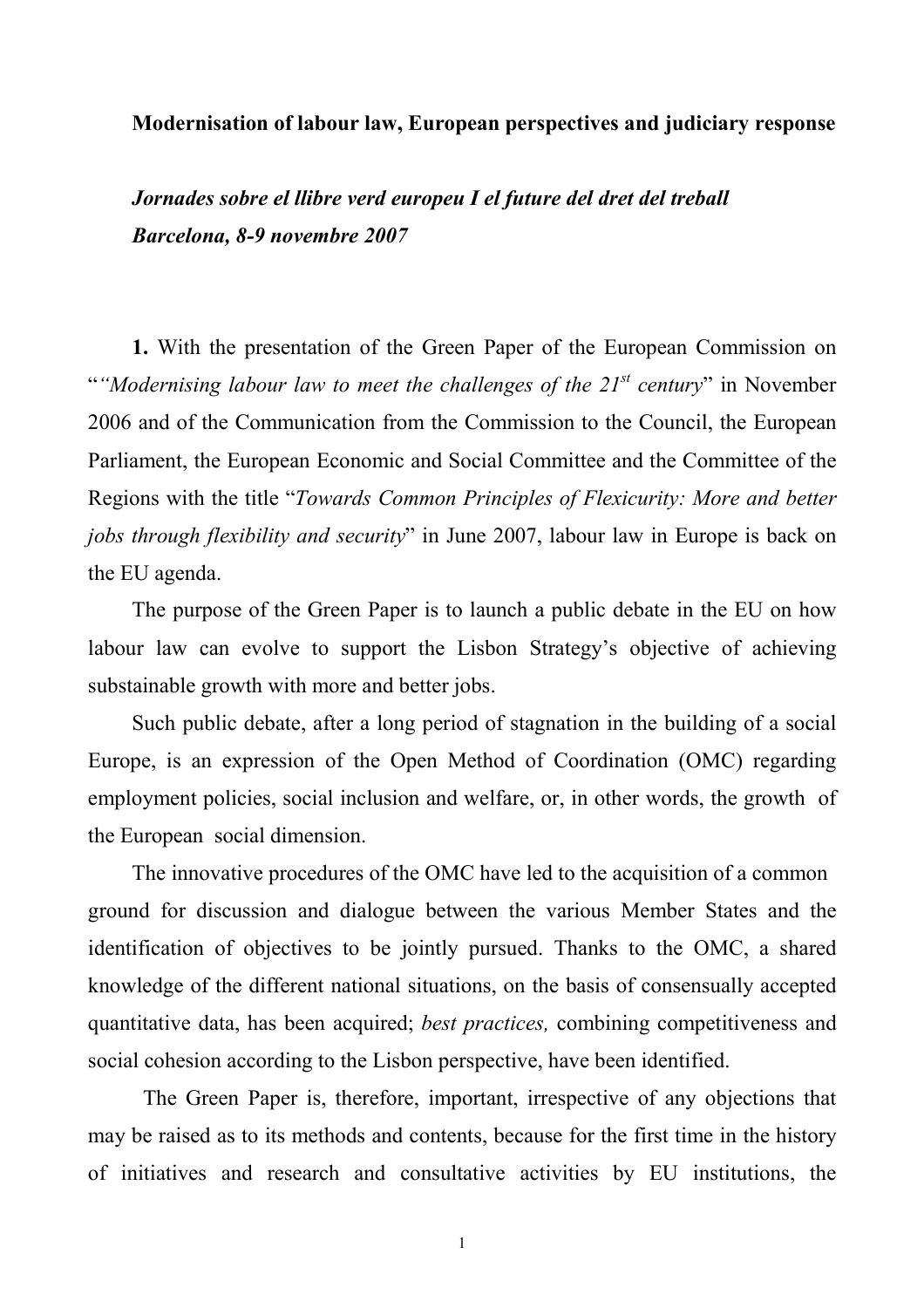Commission has invited not only experts but a broad spectrum of participants to reflect on the social and cultural role that labour law can play in European society.

The documents of the Commission have the merit to promote a reflection on social rights and the European social model in the context of the enlarged European Union, in the framework of EU-27.

2. As we read in the Green Paper, the flexicurity approach seeks to confront with the issue on how labour law at EU and national level can help the job market become more flexible while maximizing security for workers.

The background of the flexicurity approach followed by the Commission is based on the following factual observations:

- new types of contractual arrangements outside of permanent, full-time work are increasingly common across the EU;
- it is necessary to confront the effects of globalisation and demographic ageing in European labour markets;
- there is a growing gap between those looking for work, those in non-standard, sometimes precarious contractual arrangements (so-called outsiders) and those in permanent, full-time jobs (the insiders).

The last observation is developed in the sense that a two-tier labour market might emerge divided between permanently employed "*insiders*" and "*outsiders*", including those unemployed and detached from the labour market, as well as those precariously and informally employed: a grey area where basic employment or social protection rights may be significantly reduced, giving rise to a situation of uncertainty about future employment prospects and also affecting crucial choices in the private lives of workers involved.

The Green Paper underlines the detrimental effects associated with the increasing diversity of working arrangements: the risk that part of the workforce gets trapped in a succession of short-term, low quality jobs with inadequate social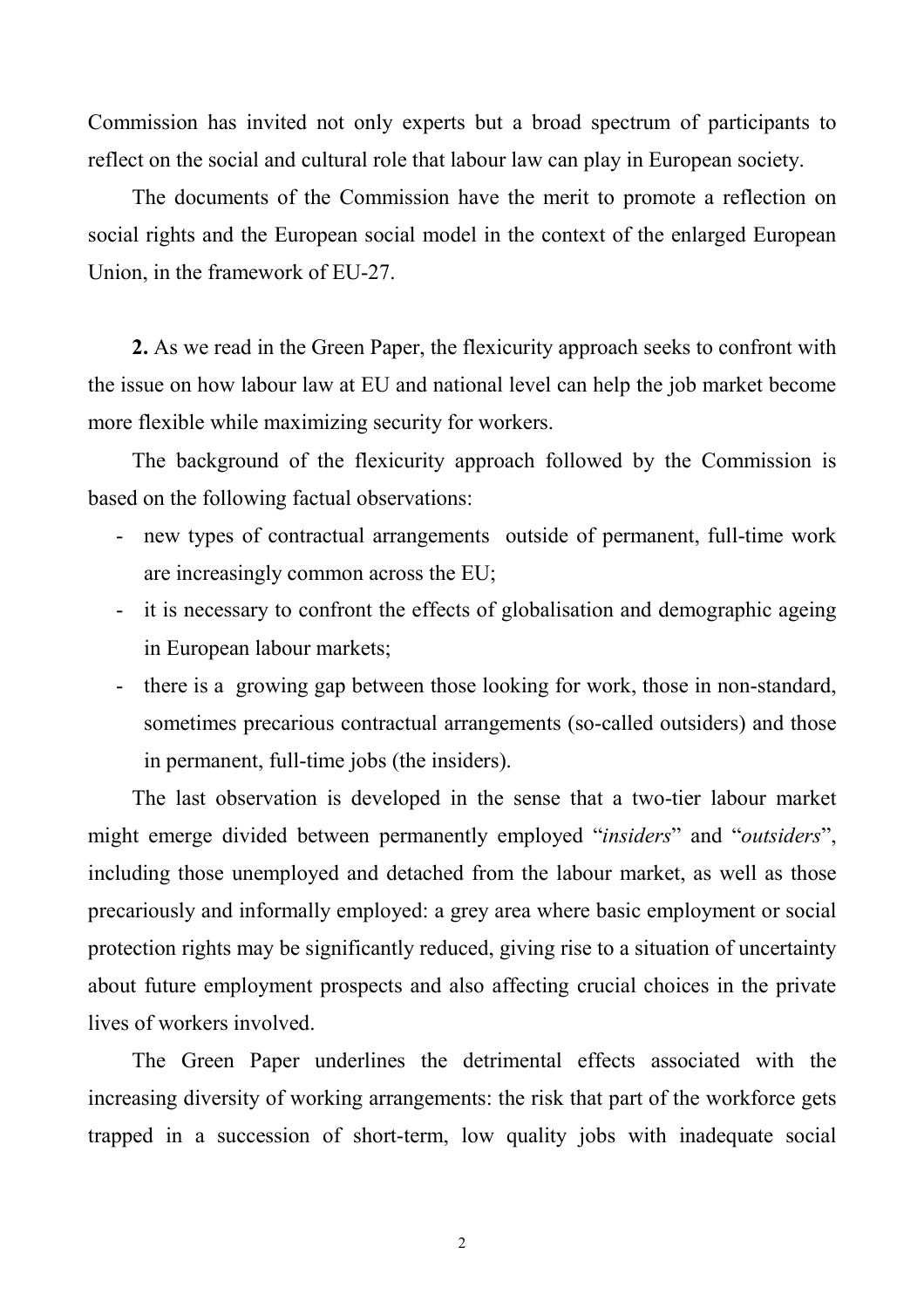protection; the association of gender dimension and intergenerational dimension to the risk of having a weaker position in the labour market.

Attention is also paid to temporary agency work, with a suggested liability of the principal contractor, and to undeclared work, considered as a factor of social dumping, exploitation of workers, distortion to competition.

3. When it comes to the proposing part, the Green Paper states that flexicurity agenda is in support of a labour market which is fairer, more responsive and more inclusive, and which contributes to making Europe more competitive.

 Policy components of the flexicurity approach include lifelong learning; active labour market policies; more flexible social security rules for the needs of workers switching between jobs or temporarily leaving the labour market.

Furthermore, the Green Paper elaborates a concept of economically dependent work, in order to put order in the mentioned grey area between labour law and commercial law, between dependent and autonomous work; poses the interrogation on how different types of contractual relations, together with employment rights applicable to all workers, could facilitate job creation and assist both workers and enterprises by easing labour market transitions and the one on how new more flexible forms of work might be combined with minimum social rights for all workers.

In this perspective, the Green Paper invites Member States to assess and, where necessary, modify, the level of flexibility provided in standard contracts in sensitive areas such as period of notice, costs and procedures for individual and collective dismissal, or the definition of unfair dismissal.

On the problem of undeclared work, it suggests a mix of incentives for transformation of undeclared work into regular work; sanctions and penalties; better links with the tax systems an benefits; administrative or fiscal simplification; strengthened administrative cooperation at the EU level.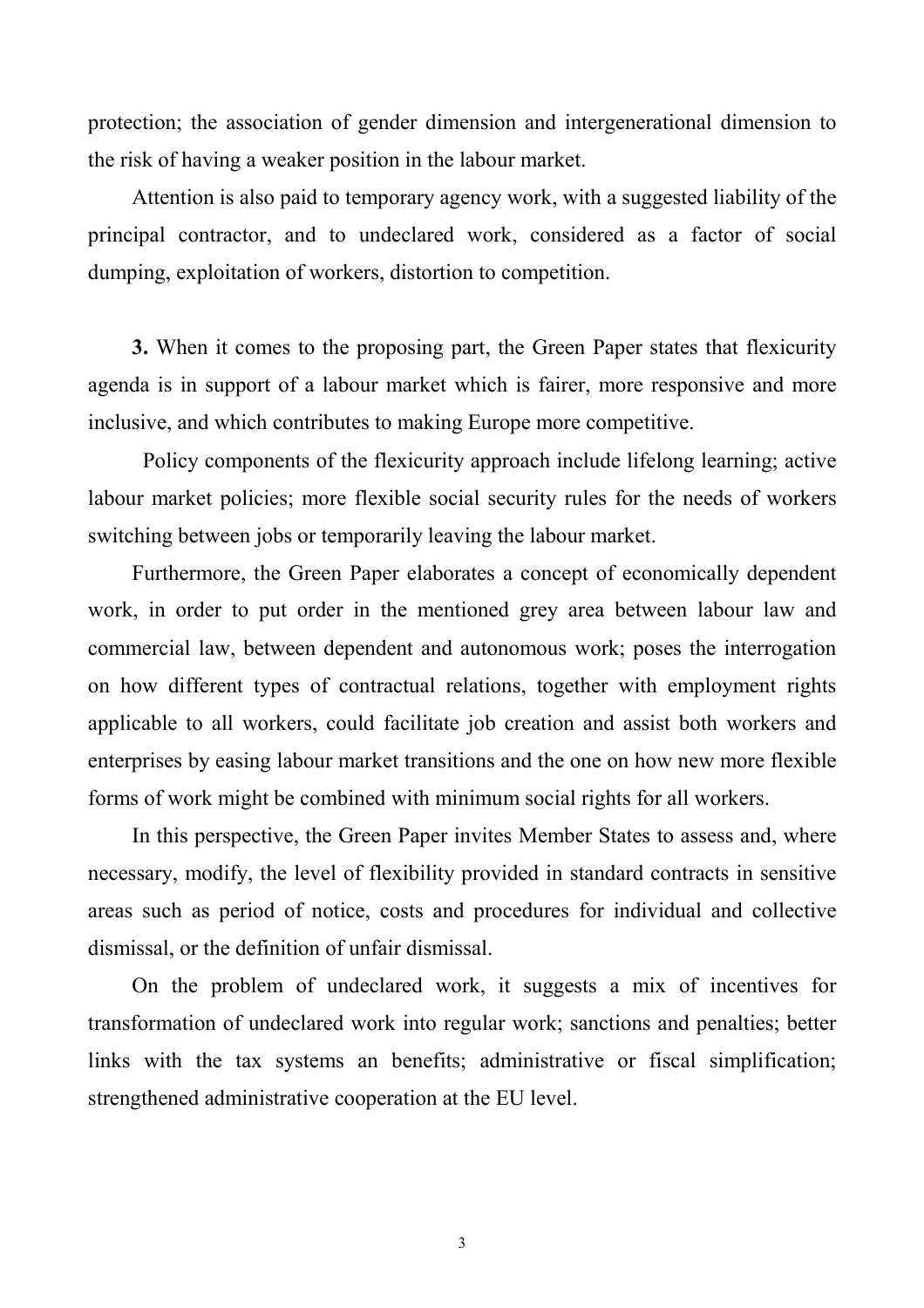4. After the contributions delivered to the Commission following the dissemination of the Green Paper, the Communication of the Commission, prepared in view of the adoption by the European Council of a set of common principles of flexicurity, highlights four reasons that make it necessary a modernization of labour law: a) European and international economic integration; b) the development of new technologies, particularly in the information and communication areas; c) the demographic ageing of European societies, which puts at risk the sustainability of social protection systems; d) the development of segmented labour markets in many countries, where both relatively protected and unprotected workers coexist.

Flexicurity is defined as an integrated strategy to enhance, at the same time, flexibility and security in the labour market.

Its components are identified in:

– flexible and reliable contractual arrangements (from the perspective of the employer and the employee, of "insiders" and "outsiders");

– comprehensive lifelong learning (LLL) strategies to ensure the continual adaptability and employability of workers;

– effective active labour market policies (ALMP) that help people cope with rapid change, reduce unemployment spells and ease transitions to new jobs;

– modern social security systems that provide adequate income support, encourage employment and facilitate labour market mobility.

The suggested common principles of flexicurity include:

- a balance between rights and responsibilities for employers, workers, job seekers and public authorities;

- adaptation to the specific circumstances, labour markets and industrial relations of the Member States;

- the objective to reduce the divide between insiders and outsiders on the labour market;

- sufficient flexibility in recruitment and dismissal accompanied by secure transitions from job to job;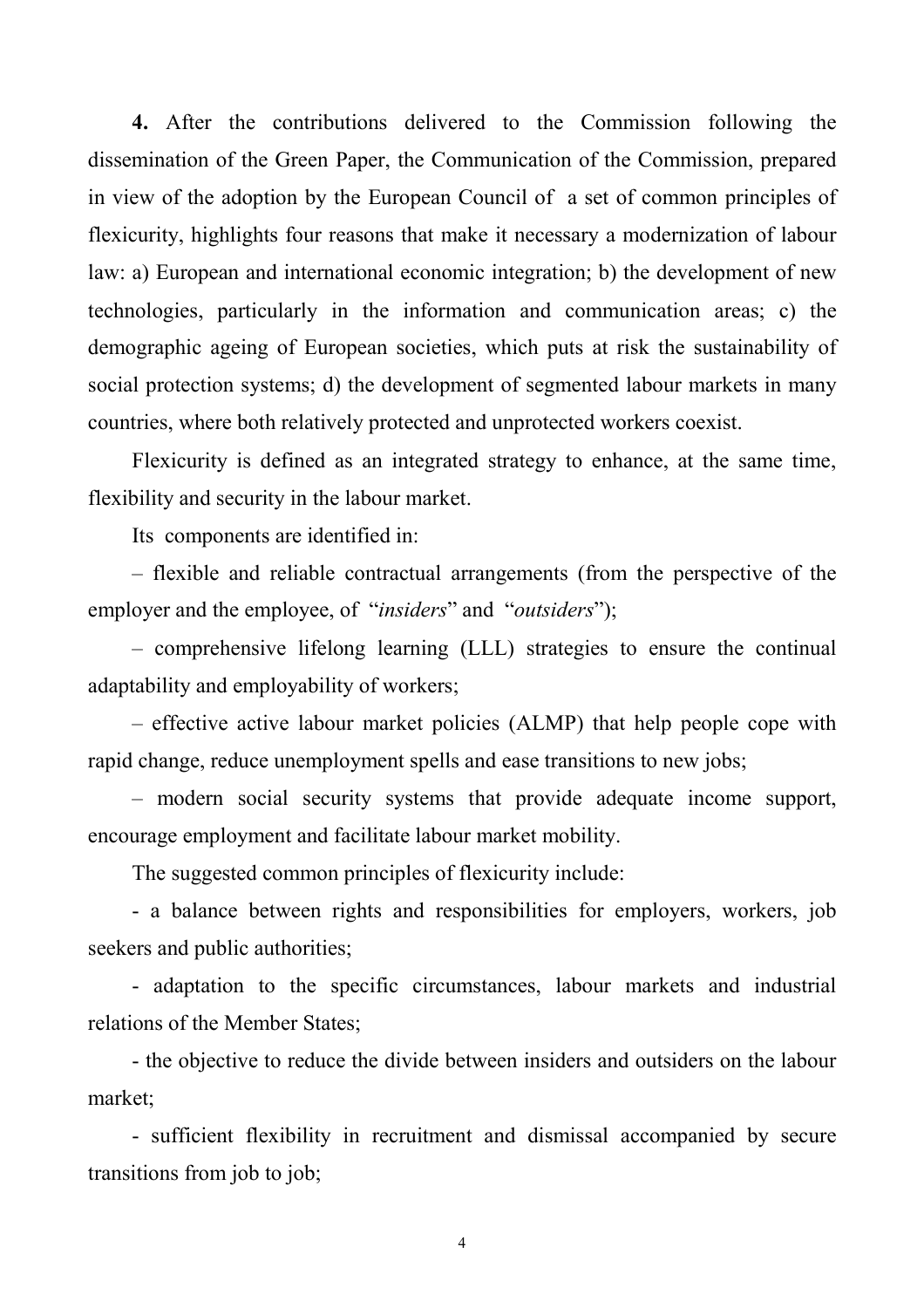- support of gender equality as well as providing equal opportunities to migrants, young, disabled and older workers;

- a climate of trust and dialogue between public authorities and social partners;

- fair distribution of costs and benefits.

It is observed that in countries where a system of unemployment benefits is already in place and benefits are generous, the application of the right-and-duty principle should contribute to make the system cost effective. For countries where benefit systems are less developed, authorities may consider shifting public resources towards enhancing flexicurity policies and distribute any additional costs between different sources, through either increased taxation or social contributions.

5. The key concepts on which the Commission documents focus are the modernisation of labour law and flexibility combined with employment security.

In the first analyses of the Green Paper, among the positive findings of the document it has been underlined the development of the concept of economically dependent employment.

The Green Paper points to a regulatory proposal by EU institutions in the sense of a broad, common definition of an economically dependent worker and the provision of minimum guarantees.

The prospect of modulating protection starting from a universalistic floor of rights is gaining increasing credit among European scholars and is based on the replacement of the rigid juxtaposition between employment and self-employment with a *continuum* of activities to which a series of modulated, variable guarantees are attributed, starting from a shared minimum and then gradually progressing towards stronger forms of protection; such methodological perspective was explored in the Report drawn up for the Commission by a group of scholars coordinated by Alain Supiot, where the protection envisaged comes in the form of concentric circles.

Another positive aspect of the view of labour law modernisation emerging from the Commission's documents is the recognition of the role of collective bargaining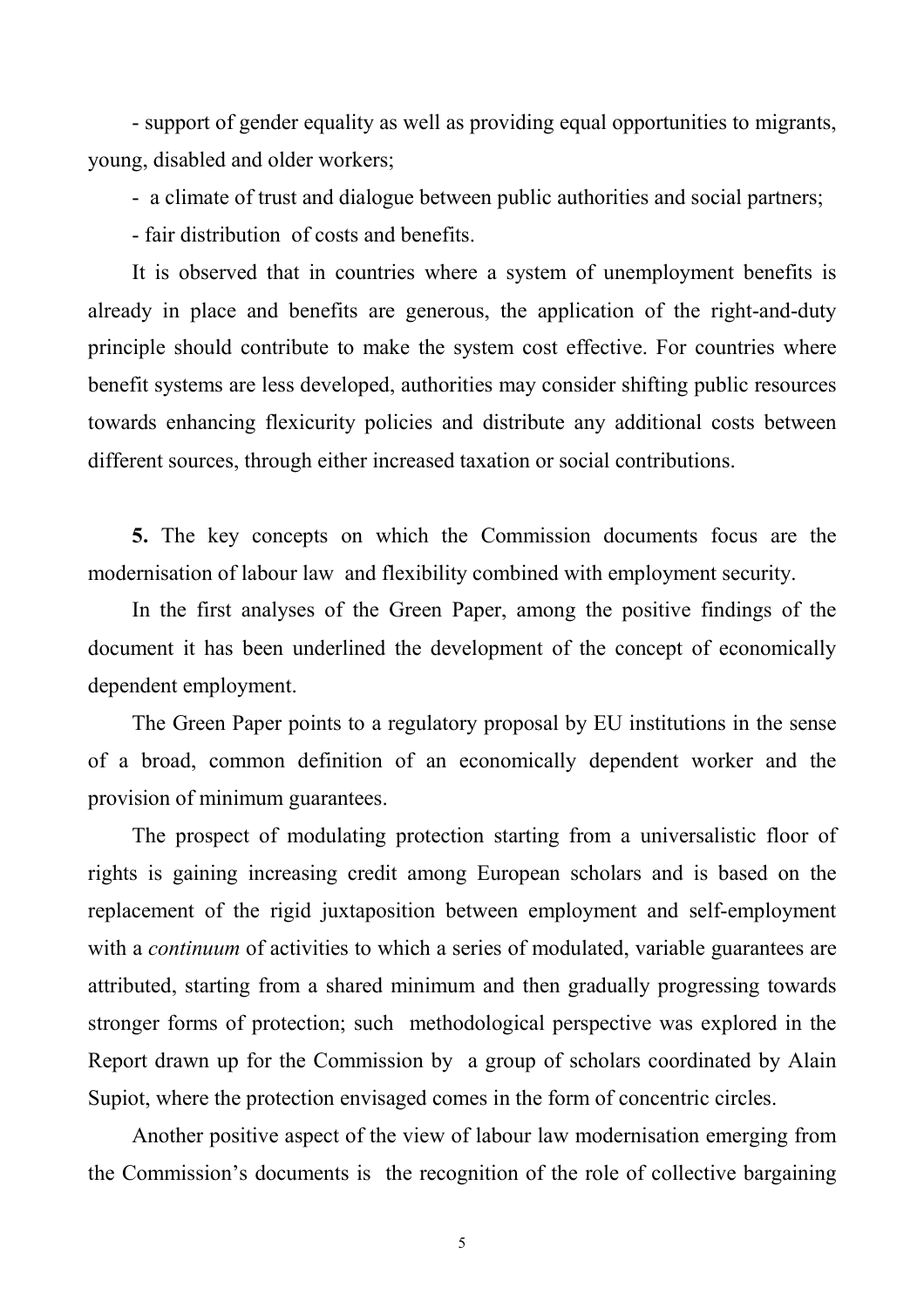as a fundamental means of regulation, with the same status as the law, at both a national and supranational level.

 Also the proposals concerning the setting up of a system of joint responsibility in the chain of sub-contracting, and strengthening the mechanisms for the monitoring and control of the irregular or shadow economy, as well as administrative cooperation at an EU level, seem to be widely accepted.

The critical aspects of the Commission's documents are, first of all, methodological.

The analysis of labour law in Europe seems measured on the basis of mainly economic data (which are disputable) and without the consideration of its function as a dynamic mechanism capable of correcting the imbalance of power that exists in the labour market and employment relationships and promoting social equality in the working place. The Green Paper, in this sense, appears to have been inspired by a unilateral vision of modernisation.

Labour law can be modernised in various ways. The Green Paper explores only one of these: the adaptability of legal rules to the market.

The modernisation hypothesis set forth in the Green Paper is based on an assumption which is contested: there is no proven correlation between the weakening of constraints on flexibility regarding dismissal and an increase in offers of employment by enterprises. And it is not easy to make standard employment more flexible and less expensive, starting with firing costs, without jeopardising the protection against insecurity offered by employment contracts as long-term contracts.

Another difficult point is the ambiguous nature of the expression flexicurity, bordering on an oxymoron (security can also be viewed as the exact opposite of flexibility), especially if *flexicurity* is equated with flexibility *tout court*.

The recourse to this model at a European level has to consider that it is closely linked to highly particular welfare and industrial relations systems that appear hard to export beyond the boundaries of Scandinavian democracies.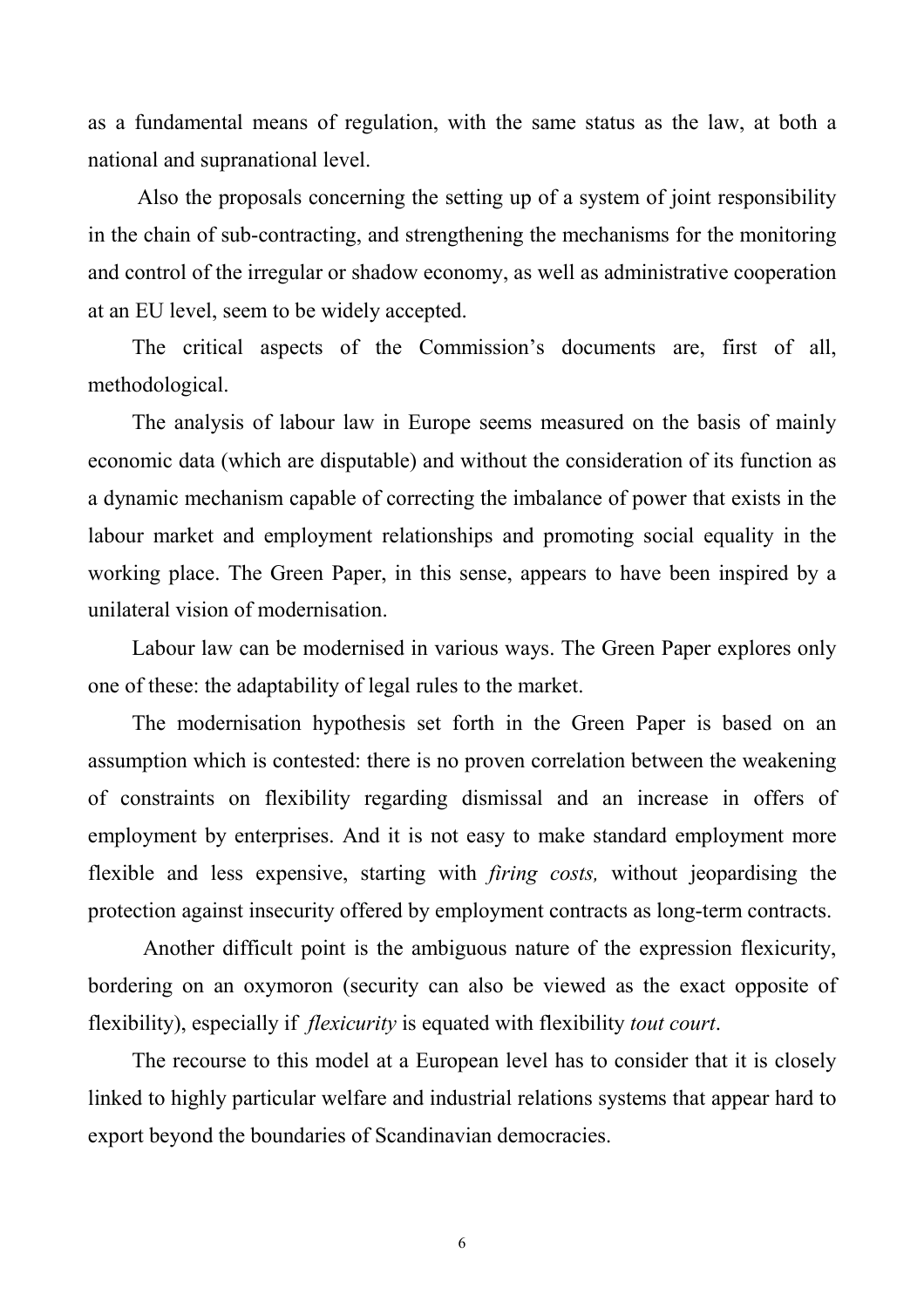The concept of flexibility and security changes when referred to more specific models of legal, contractual or mixed regulation regarding single aspects of employment relationships: part time, reconciliation of market work and family work, lifelong learning and training contracts, parental leaves, negotiated management of temporary work are some of the areas in which it is possible to experiment with, provide incentives for, and generalise regulatory measures and models of flexibility and security that can at the same time safeguard certain basic guarantees of standard employment and increasing requests by employers for more modulated availability in the supply of labour.

In this dimension, negotiated flexicurity reflects a series of real needs for modernisation in labour law:

a) a flexibility that will improve the quality and not only the quantity of work;

b) a flexibility in working conditions and working hours that will make it possible to achieve greater balance between women and men in the personal care services;

c) a flexibility that is not only unilaterally imposed (either by the enterprise via individual contracts, or by the State via mere deregulation) but democratically negotiated and thus made more effective, for the enterprise as well, because consensually obtained;

d) a flexibility that is not a negation but a necessary completion and adaptation of protective legislation;

e) a flexibility that can also lead to changes in the sense of strengthening certain forms of protection in the market, following a logic of systemic integration but without totally upsetting particular consolidated national welfare systems and models.

This model of social regulation requires a number of regulatory methods and techniques in line with the multilevel dynamics of the system being built.

The Commission documents impinge on areas involving (according to ILO Conventions, the UN Charter, the European Social Charter, the Nice Charter)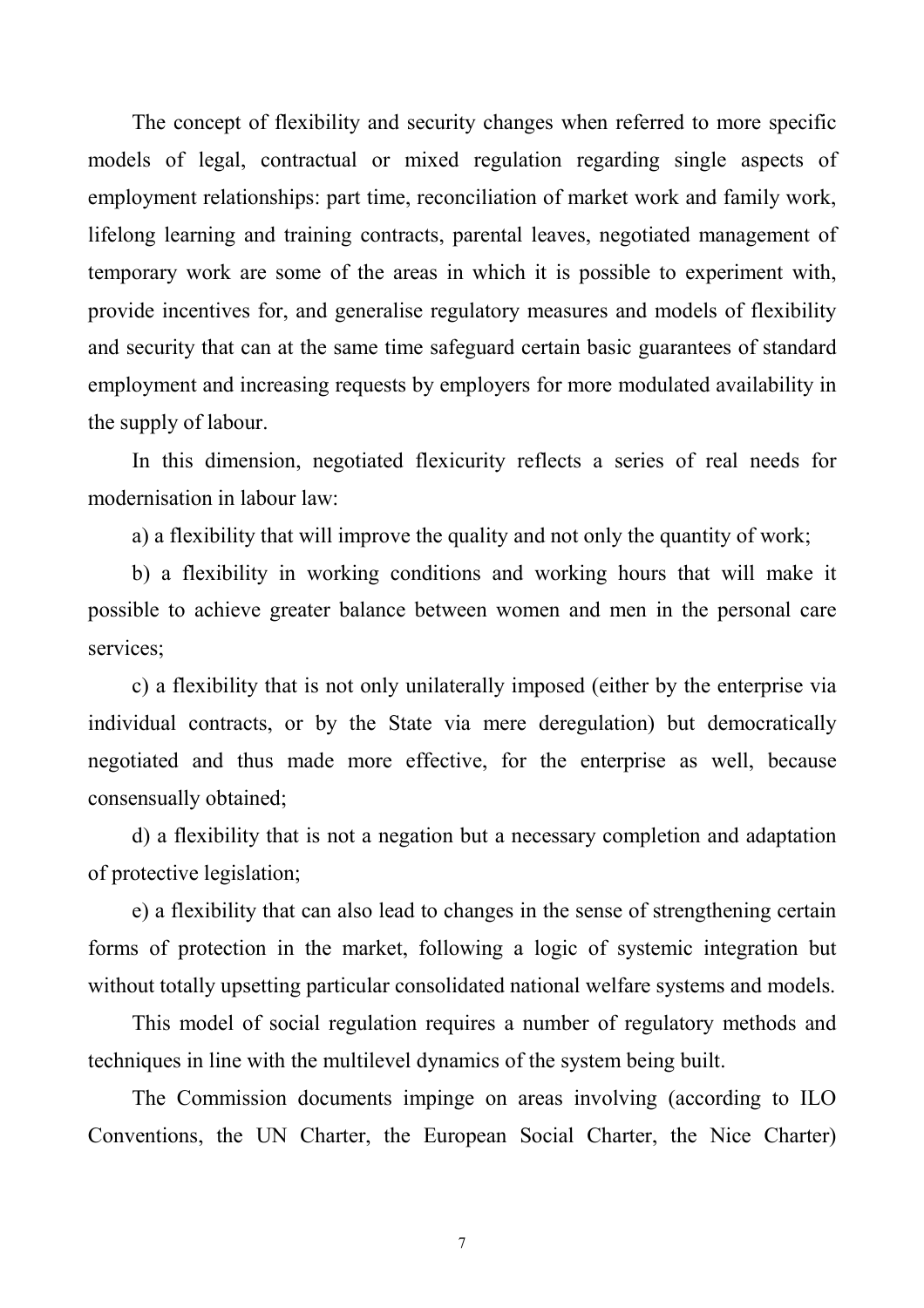fundamental rights: minimum rest periods, protection against unjustified dismissals, working time, equality of treatment, and so on.

The Nice Charter, for instance, contemplates socio-economic rights as being pleno iure rights, stating in its Preamble the inseparability of the fundamental prerogatives of European citizens.

To quote a concrete case, on the basis of the Nice Charter, the two Social Charters, and international legal provisions, the Italian Court of Cassation has repeatedly found that regulatory systems providing no protection against unfair dismissal are in contrast with the concept of internal public order and so cannot find their way into the Italian legal system. Furthermore, the Italian Constitutional Court saw the criterion of necessary justification of dismissal as the constitutionally binding content of the right to work. There are no similar considerations in the Green Paper, which does not evaluate the coherence between the various hypotheses that are (or could be) put forward and the respect of rights (and principles) enshrined in the Nice Charter (and previously in the two European social charters and in the jurisprudence of the judges in Luxemburg).

Any discourse regarding the modernisation of labour law today implies a discussion of fundamental rights and their sphere of reference.

The documents of the Commission propose a model of labour market regulation intended to protect individual needs against the risk of unemployment and lack of income, but in this area they seem to under-evaluate the so-called "new rights" (second-generation social rights) that protect and support citizens over and above the existence of a contractual relationship, thus preventing inactivity from being converted into permanent forms of social exclusion.

6. As juridical operators and observers and regulators of the individual and collective conflicts brought before the labour Courts, European judges, when examining the Green Paper, confront with a number of risks, interrogatives, challenges.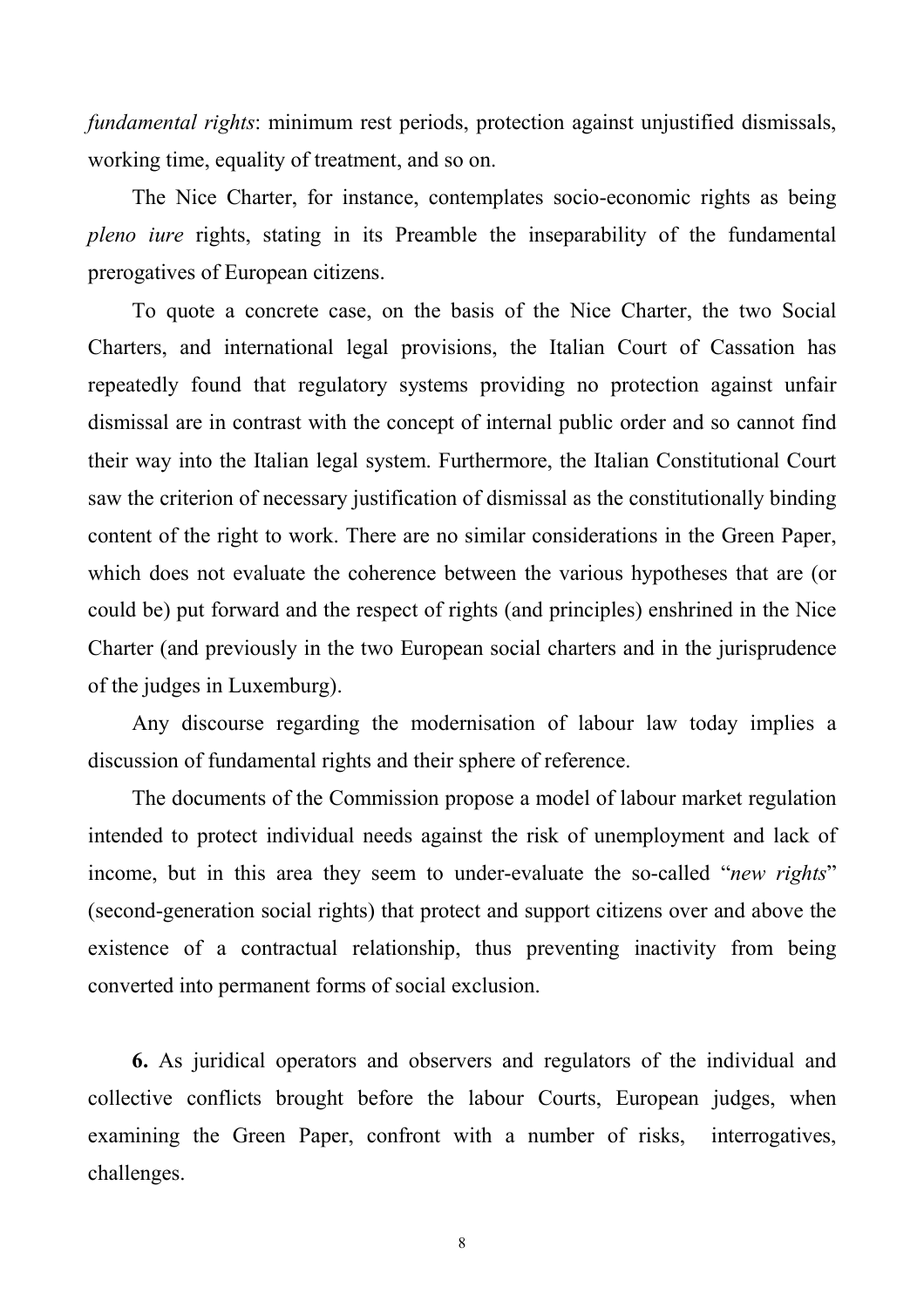The main risk concerns the equation flexibility – lack of guarantees, or flexibility – easy dismissal, or "flexploitation".

If the point of departure is that the rights of the employees are an handicap in the global competition for European enterprises, mechanisms of protection are moved from the contract to the market, with much less effectiveness, and the rights towards the employer become rights towards the State, with unpredictable social costs.

The dark side of flexibility is the entrapment in temporary and non-standard work.

A concept of labour law limited to the right of employment doesn't consider the complexity of a system of canalization and juridification of social conflicts with an objective of social peace.

As labour law judges we are familiar with a concept of substantial inequality which is promoted to substantial equality through the labour law norms and procedures, a concept that should not be neglected.

The interrogatives concern the concrete functioning of the flexicurity approach.

While it seems to have demonstrated to be effective in some Northern countries, with a strong economy, an high level of taxation, and relatively few population, there is no experience about its extension to other (old and new) members of the European Union with rather different social contests.

The best practices and the pathways mentioned in the Green Paper and in the Communication on flexicurity, in this sense, appear generic and not completely relevant.

The main instrument for regulating flexibility and security in labour relations should remain the collective bargaining.

On the other side, it should be avoided the increasing of new contractual forms of para-subordination, with reduced guarantees for the workers, while the perspective of a set of minimum guaranteed rights should be further explored.